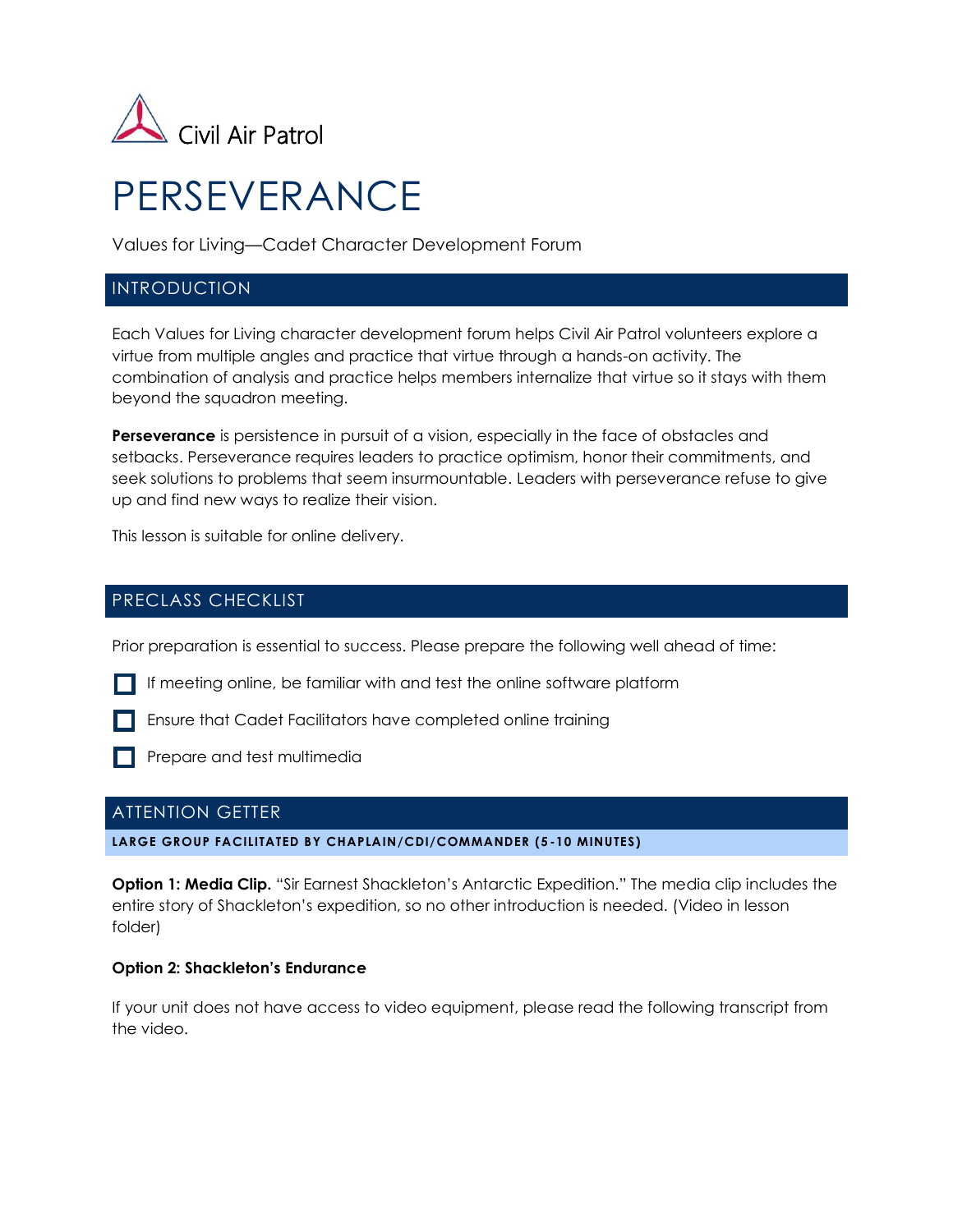Perseverance means persistence in pursuit of a vision or goal despite delays, hardships, or other difficulties in achieving success. Perhaps no one better personifies perseverance than Sir Earnest Shackleton.

In August 1914, Shackleton, a seasoned Antarctic explorer, set off from England on an expedition called the "Imperial Trans-Antarctic Expedition." Shackleton's vision was that his team would be the first to cross the Antarctic continent from one side to the other, via the South Pole.

In December 1914 Shackleton and his crew of 27 men set sail from the island of South Georgia, off the coast of Argentina, on a sailing ship named *Endurance*. Their goal was to cross the Weddell Sea to Vahsel Bay on the shore of Antarctica, where Shackleton would lead a team of six men across the Antarctic continent and bring them safely home.

Before they could make landfall, they encountered ice, which grew increasingly worse. By the 19th of January, 1915, the ship was frozen fast in an ice floe. The ship and her crew slowly drifted northward in the ice floe for the next eight months until warmer weather in September began to break up the ice. Shackleton had hoped the ship would be set free from the ice so the expedition could continue, but the movement of the fractured ice broke the *Endurance* apart, forcing the crew to abandon ship. On the 24th of October, 1915, ice crushed the ship to the point where water began pouring in. Nearly a month later on November 21, the remains of the wrecked *Endurance* slipped away beneath the ice.

For the next two months Shackleton and his crew camped on the fracturing ice flow waiting for a chance to make a break in their three lifeboats. His vision of crossing the Antarctic continent was now impossible, so Shackleton re-framed and narrowed his vision to what he could still achieve. He might not cross the Antarctic continent, but he could still bring every single member of his crew home alive. His goals now included keeping the morale of his crew positive by engaging his men in sports, music, and reciting poetry, and finding an escape route that would lead to their rescue.

When the ice floe finally broke in half Shackleton ordered his crew to launch their three lifeboats. For five sleepless days and nights they labored at the oars until they made landfall on Elephant Island, an icy, uninhabited, mountainous island 346 miles from the spot where the Endurance sank and 780 miles from the help they needed on the island of South Georgia. Elephant Island was far from normal shipping lanes and they had no means of communication. Again, all seemed lost.

Shackleton decided their only hope was for a small crew to set sail in one of the lifeboats and make for the Stromness whaling station on the island of South Georgia. They improvised a wooden deck, mast, and sail on the strongest of the three boats, the *James Caird*. Shackleton chose five men to accompany him on the dangerous voyage, including the two men most likely to sow pessimism if left on Elephant Island. They set sail on April 24, 1916, and spent fifteen harrowing days at sea, battered by constant storms as they navigated by dead reckoning, the sky clearing long enough for only four sightings with a sextant.

When the shore of South Georgia finally appeared, they were unable to make land because of weather and were forced to ride out a hurricane-tossed sea through the night, which constantly threatened to capsize their tiny 20' boat. The next day the sky cleared and they were able to make land, only to learn they were on the opposite side of the island from civilization.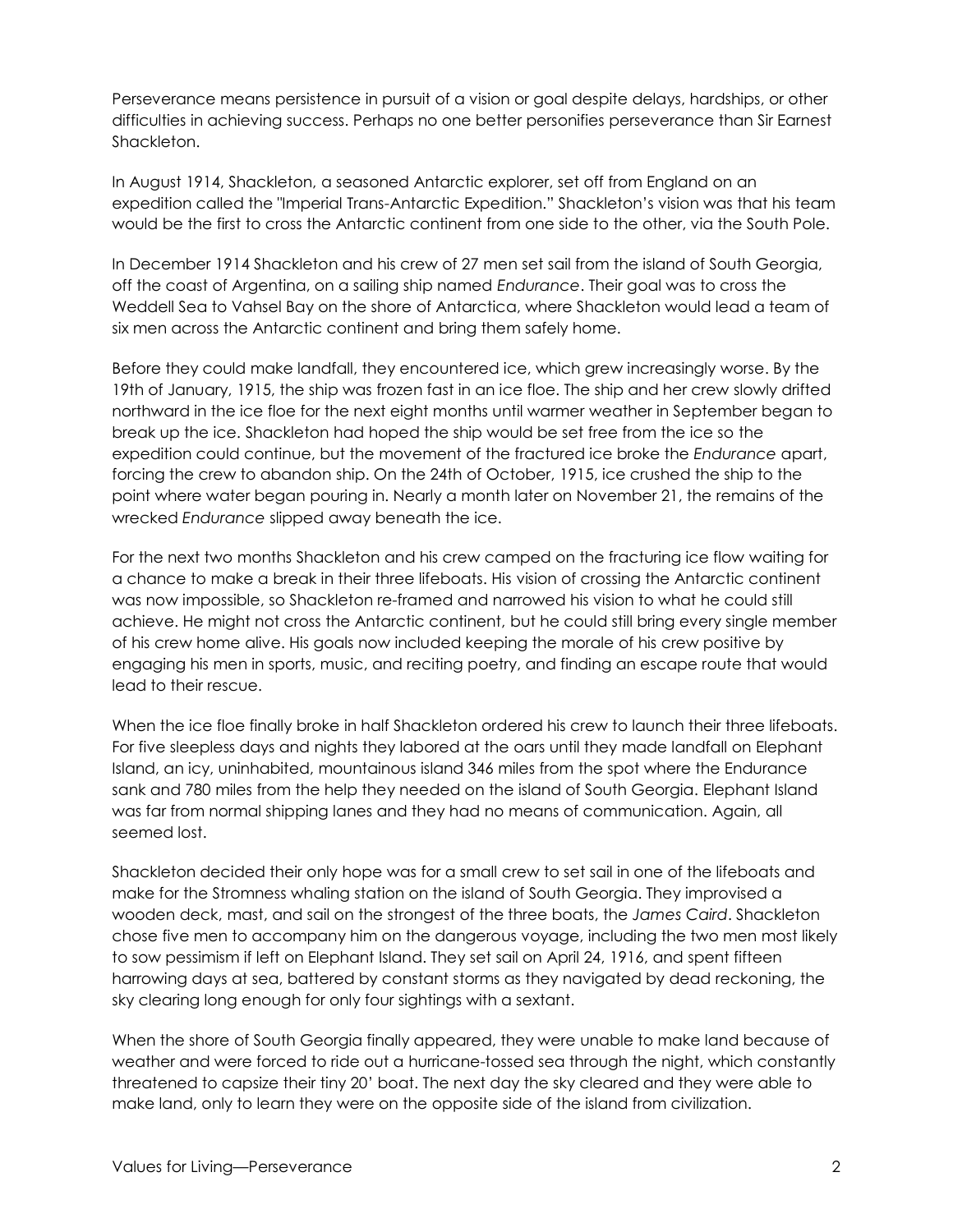Shackleton had failed yet again but refused to give up. Deciding against another risky launch of the boat, Shackleton and two of his crew set out on foot to cross the 32 miles of glaciated mountains that lay between them and the whaling station at Stromness. No one had ever crossed those mountains before and the only equipment they had was a 50' rope and a carpenter's adze they used as a makeshift ice axe. After 36 sleepless hours of travel over uncharted glaciers they stumbled into Stromness.

Shackleton's first thought was for his men. After rescuing the three men on the other side of the Island, he and the rescue crew from Stromness attempted to reach the rest of his marooned crew on Elephant Island. They failed three times but refused to quit. Finally, after four months and on their fourth attempt, Shackleton reached the island, rescued the rest of his crew, and realized his vision: every single man from the Imperial Trans-Antarctic Expedition returned safely to England.

Antarctic Expeditions were known for low survival rates, but Shackleton was a different kind of leader. He refused to tolerate pessimism. He constantly told his men that his job was to get them all home alive and nothing—absolutely nothing—would deter him from realizing that vision, no matter how many daunting setbacks he encountered. Shackleton's unwavering demonstration of perseverance over the eighteen months between the wreck of the *Endurance* on the ice floe and the rescue of his crew on Elephant Island is one of history's greatest examples of leadership at its absolute finest.

# UNDERSTANDING THE DESIRED BEHAVIOR

#### **ONLINE GROUP OR SMALL GROUP FACILITATED BY PHASE III CADET (15 MINUTES )**

- Perseverance means continuing to work toward realizing your vision, especially in the face of setbacks. How would you explain the vision of Shackleton's expedition?
- Goals are like stepping-stones to realizing our vision. Even high achievers will not accomplish every goal they set for themselves. What are some of the goals that Shackleton and his crew failed to achieve?
- To persevere toward realizing his vision, Shackleton had to adjust or change his goals. Can you give an example of how Shackleton revised his goals in the face of a failure or setback?
- Think of a time when you have failed to achieve a goal. How could you revise your goal or propose a new goal to keep working toward realizing your vision?
- Shackleton was intensely devoted to his crew and insisted that his job was to get them home alive. His commitment to them prevented him from giving up. What kinds of commitments can help you persevere in realizing your vision?

# APPLICATION OF THE BEHAVIOR TO THEIR LIVES

#### **LARGE GROUP FACILITATED BY CHAPLAIN/CDI/COMMANDER (15 MINUTES)**

Several discussion prompts are listed below. Choose questions that are appropriate for your unit.

- Why is perseverance necessary for living the Core Values?
- How can you recognize perseverance in another person?
- Can you describe another historical figure that demonstrated great perseverance?
- Can you have perseverance without a vision? Why or why not?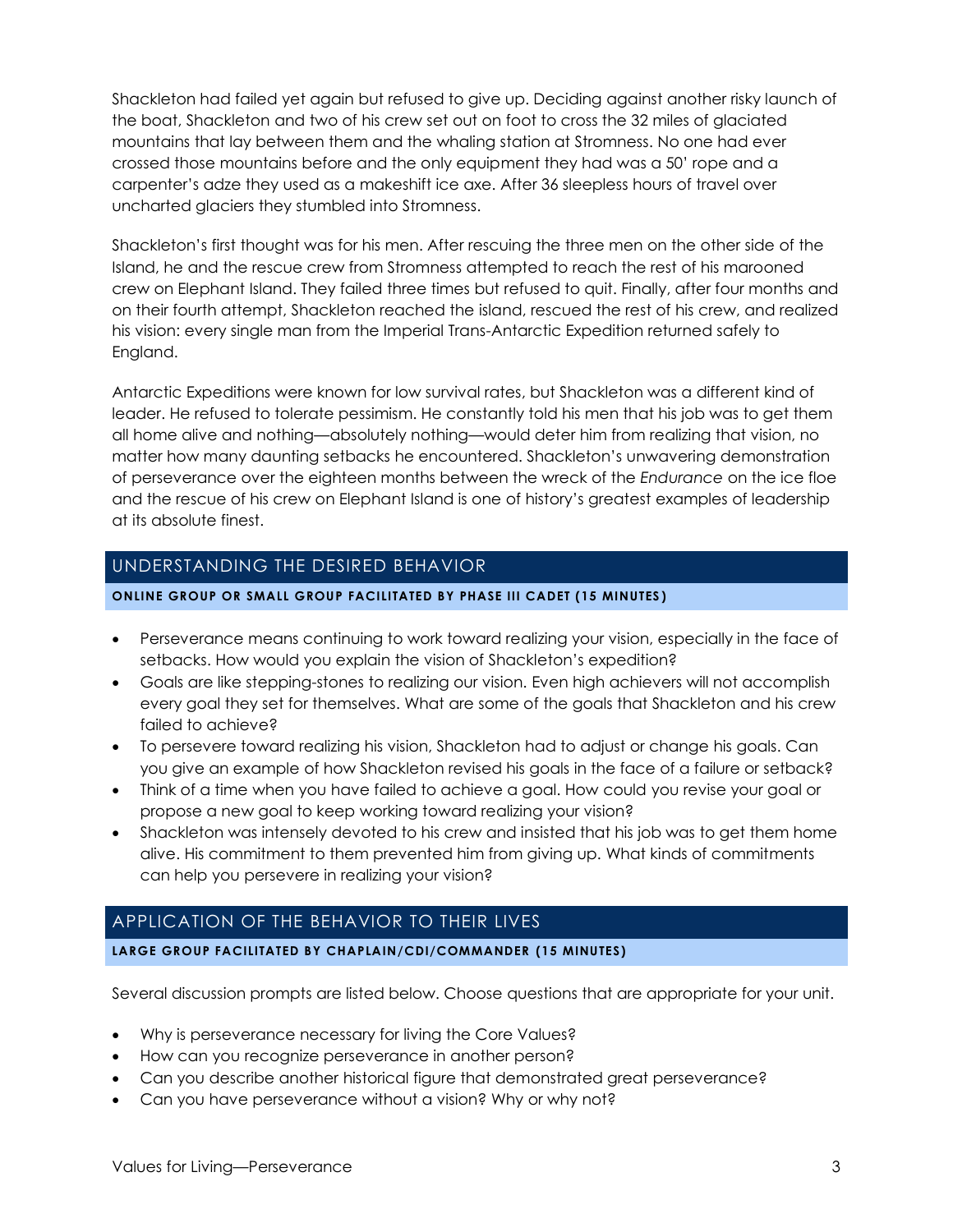- Perseverance is most important when our goals seem out of reach. In what areas of your life might you fail to reach your goals?
- What are the alternatives to perseverance? How will choosing these alternatives affect your life?

# **ACTIVITY**

#### **ONLINE GROUP OR SMALL GROUP FACILITATED BY PHASE III CADET ( 10-15 MINUTES)**

#### **Option 1: Perseverance Project (In-Person Meetings)**

Before the meeting, gather materials, select judges, and obtain appropriate prizes.

Provide each small group with a bag of crafting materials. The bag may contain items such as heavy paper, small blocks of wood, crayons, scotch tape, glue guns, masking tape, paper straws, paper cups, or anything else you can come up with. These materials will be used to construct a free-standing object.

Give these instructions to each small group: You will have ten minutes to construct an object that represents your group's idea of perseverance. At the end of that time someone from your group will explain to the rest of the unit how your object portrays the spirit of perseverance. A panel of senior members will judge these objects in terms of best use of materials and message. The object will need to stand on the floor; it may not be held. A prize will be awarded for the best one.

Select two or three senior members to judge the objects. The judges will evaluate each small group's creation according to two standards: best use of materials and how well the object portrays the message of perseverance. Make note of any groups that thought "outside the box" and made use of materials beyond those provided to construct their object. The judges should award a modest prize to the winning team.

#### **Option 2: Perseverance Scavenger Hunt (Online Activity)**

Units meeting online because of COVID-19 restrictions may opt instead for an online scavenger hunt. Ask each small group to search the internet for images of perseverance in three or more of the following categories (facilitators should choose categories appropriate to their units):

- Aviation
- Arts and Literature
- Athletics
- Business & Industry
- Current Events
- Education
- Leadership
- History
- Military & Defense
- Science & Technology
- Wildcard Anything Goes!